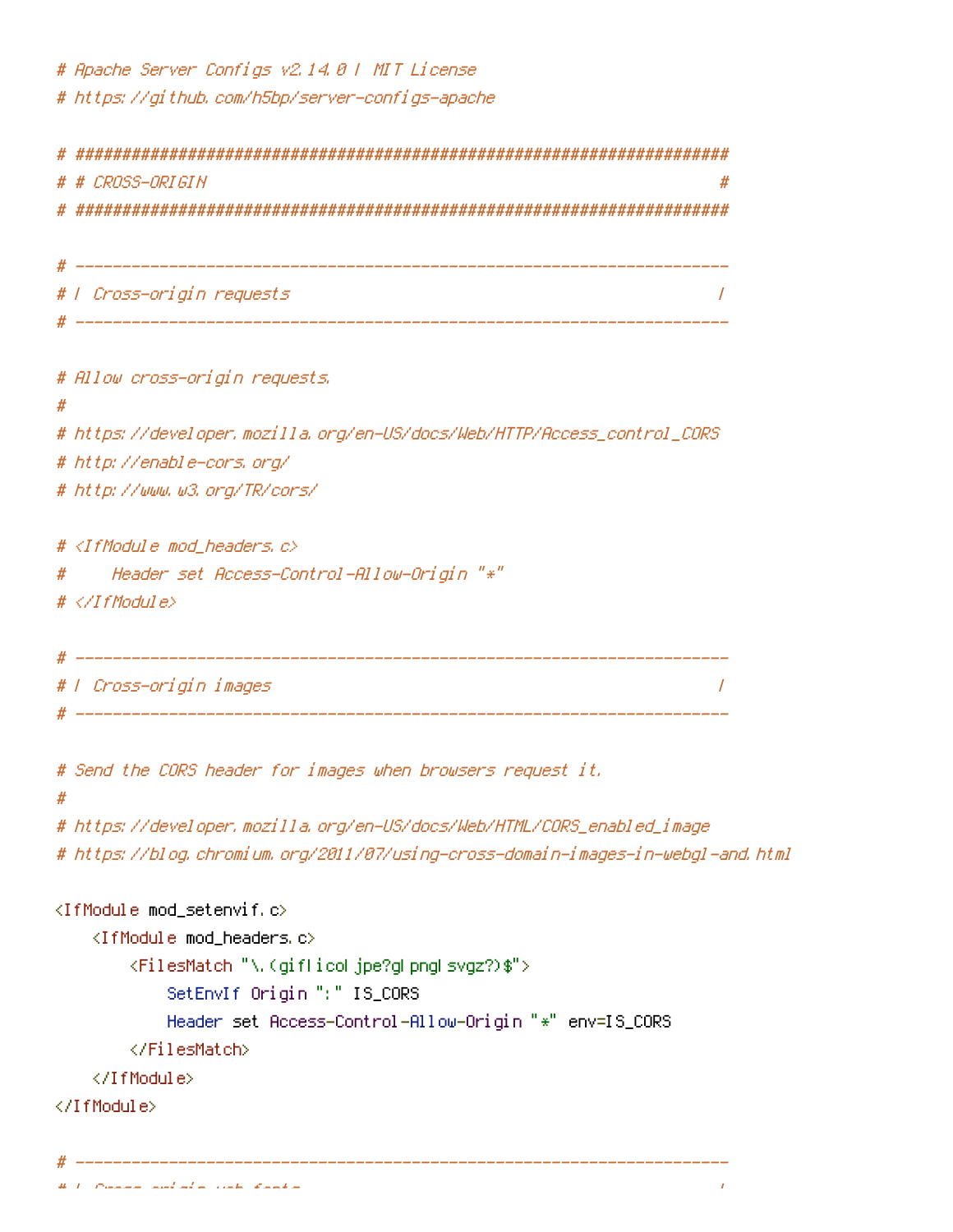```
# F Uross-origin web fonts
```

```
# Allow cross-origin access to web fonts.
```

```
<IfModule mod headers.c>
```

```
<FilesMatch "\, (eotLotfLtt[cf]Lwoff2?)$">
```

```
Header set Access-Control-Allow-Origin "*"
```
</FilesMatch>

</IfModule>

```
# F Cross-origin resource timing
                \prime
```
 $\overline{I}$ 

```
# Allow cross-origin access to the timing information for all resources.
## If a resource isn't served with a `Timing-Allow-Origin` header that
# would allow its timing information to be shared with the document,
# some of the attributes of the `PerformanceResourceTiming` object will
# be set to zero,
#
# http://www.w3.org/TR/resource-timing/
# http://www.stevesouders.com/blog/2014/08/21/resource-timing-practical-tips/
# <IfModule mod_headers.c>
   Header set Timing-Allow-Origin: "*"
#
# </IfModule>
 # # ERRORS
                                                 ## | Custom error messages/pages
                                                \primeErrorDocument 404 /
               ______________
# | Error prevention
                                                 \overline{I}
```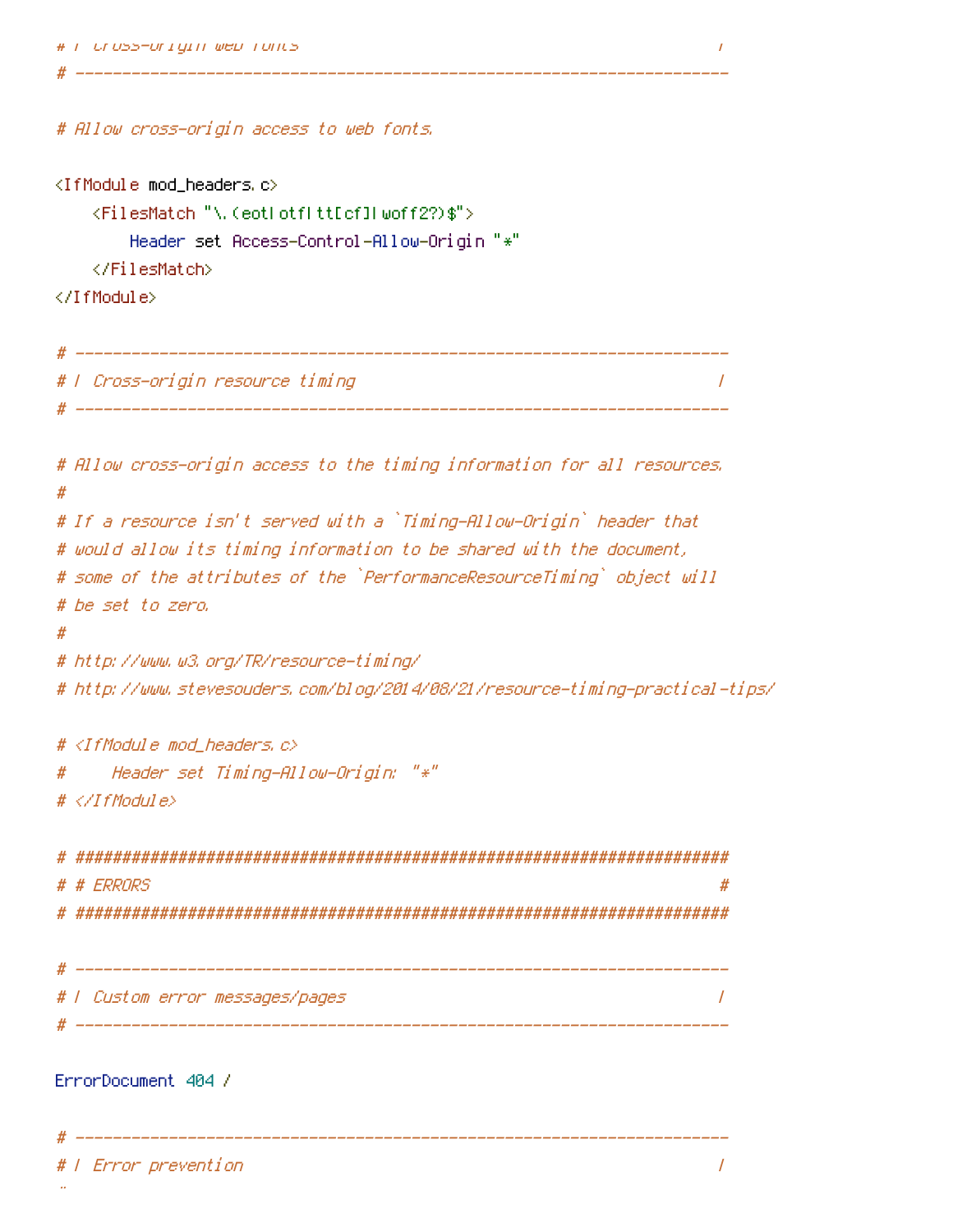# Disable the pattern matching based on filenames.

# This setting prevents Apache from returning a 404 error as the result # of a rewrite when the directory with the same name does not exist.

# https://httpd.apache.org/docs/current/content-negotiation.html#multiviews

```
Options -MultiViews
```
#

#

# # INTERNET EXPLORER 

# *I Document modes*  $\prime$ 

# Force Internet Explorer 8/9/10 to render pages in the highest mode # available in the various cases when it may not. # # https://hsivonen.fi/doctype/#ie8 # # (!) Starting with Internet Explorer 11, document modes are deprecated. # If your business still relies on older web apps and services that were # designed for older versions of Internet Explorer, you might want to # consider enabling `Enterprise Mode` throughout your company, # https://msdn.microsoft.com/en-us/library/ie/bg182625.aspx#docmode # http://blogs.msdn.com/b/ie/archive/2014/04/02/stay-up-to-date-with-enterprise-mode-for-

<IfModule mod\_headers c>

internet-explorer-11, aspx

Header set X-UA-Compatible "IE=edge"

# `mod\_headers` cannot match based on the content—type, however, # the `X-UA-Compatible` response header should be send only for # HTML documents and not for the other resources.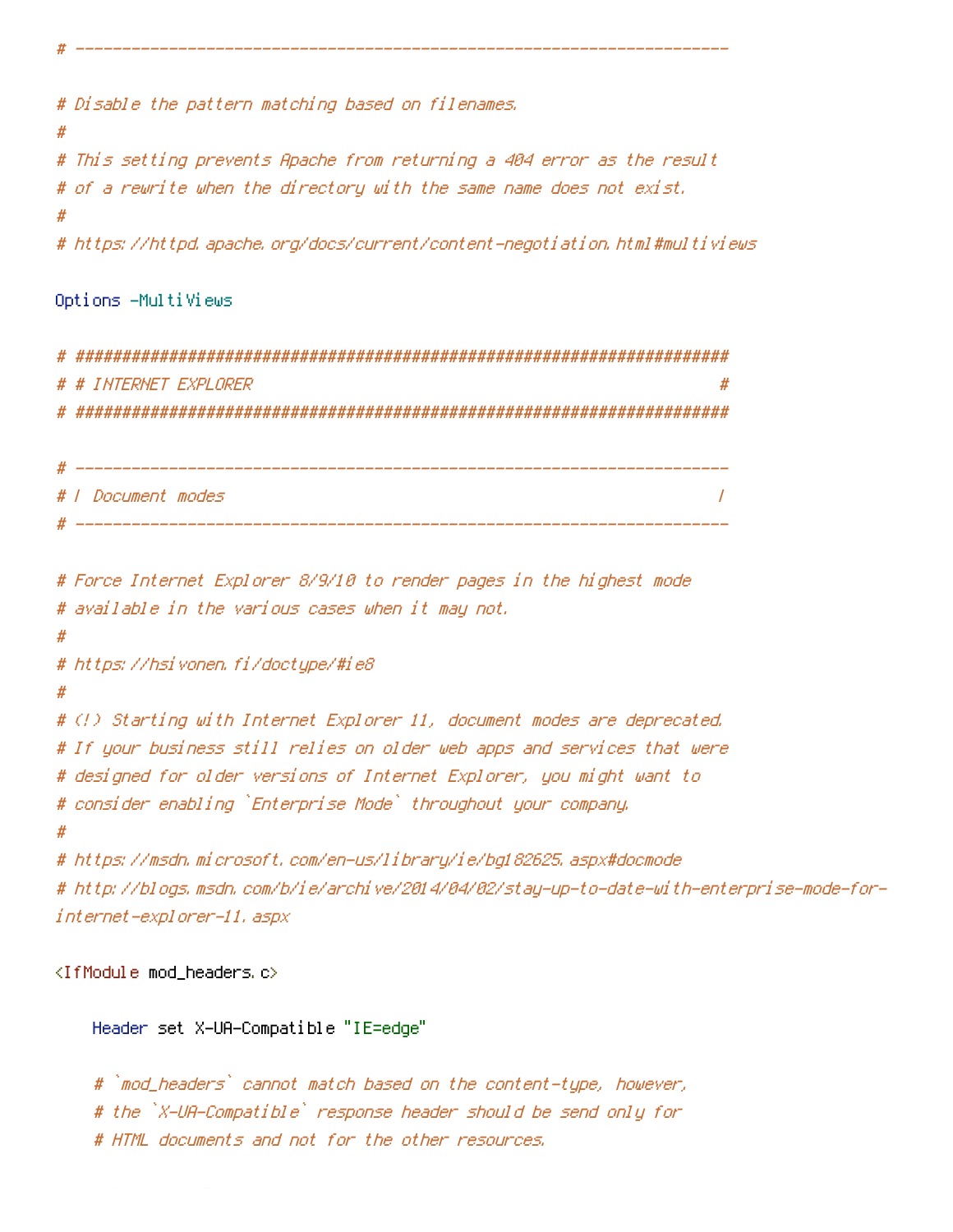<FilesMatch "\. (appcachel atoml bbawl bmpl crxl cssl curl eoti f4E abpv]l f1vl geo.jsonl gif1 htcl i col.jpe? glijslijson(1d)? I m4E av]I manifestI mapI mp4LoexLogEagv]I opusLotfLpdfLpngLrdfLrssLsafariextzLsvgz? I swfl topojsonLttEcf]LtxtLvcardLvcfLvttLwebappLwebEmp]LwebmanifestLwoff2?LxLocLxmlLxpi)\$"> Header unset X-UA-Compatible </FilesMatch>

</IfModule>

# # MEDIA TYPES AND CHARACTER ENCODINGS  $\boldsymbol{H}$ 

# / Media tupes  $\overline{I}$ 

# Serve resources with the proper media types (f.k.a. MIME types). # # https://www.iana.org/assignments/media-types/media-types.xhtml

# https://httpd.apache.org/docs/current/mod/mod\_mime.html#addtupe

 $\langle$ IfModule mod\_mime.c $\rangle$ 

# Data interchange

AddTupe application/xml

rdf xml

# JavaScript

# Normalize to standard type. # https://tools.ietf.org/html/rfc4329#section-7.2

AddTupe application/javascript

js.

## # Manifest files

webmanifest AddType application/manifest+json AddType application/x-web-app-manifest+json webapp AddTupe text/cache-manifest appcache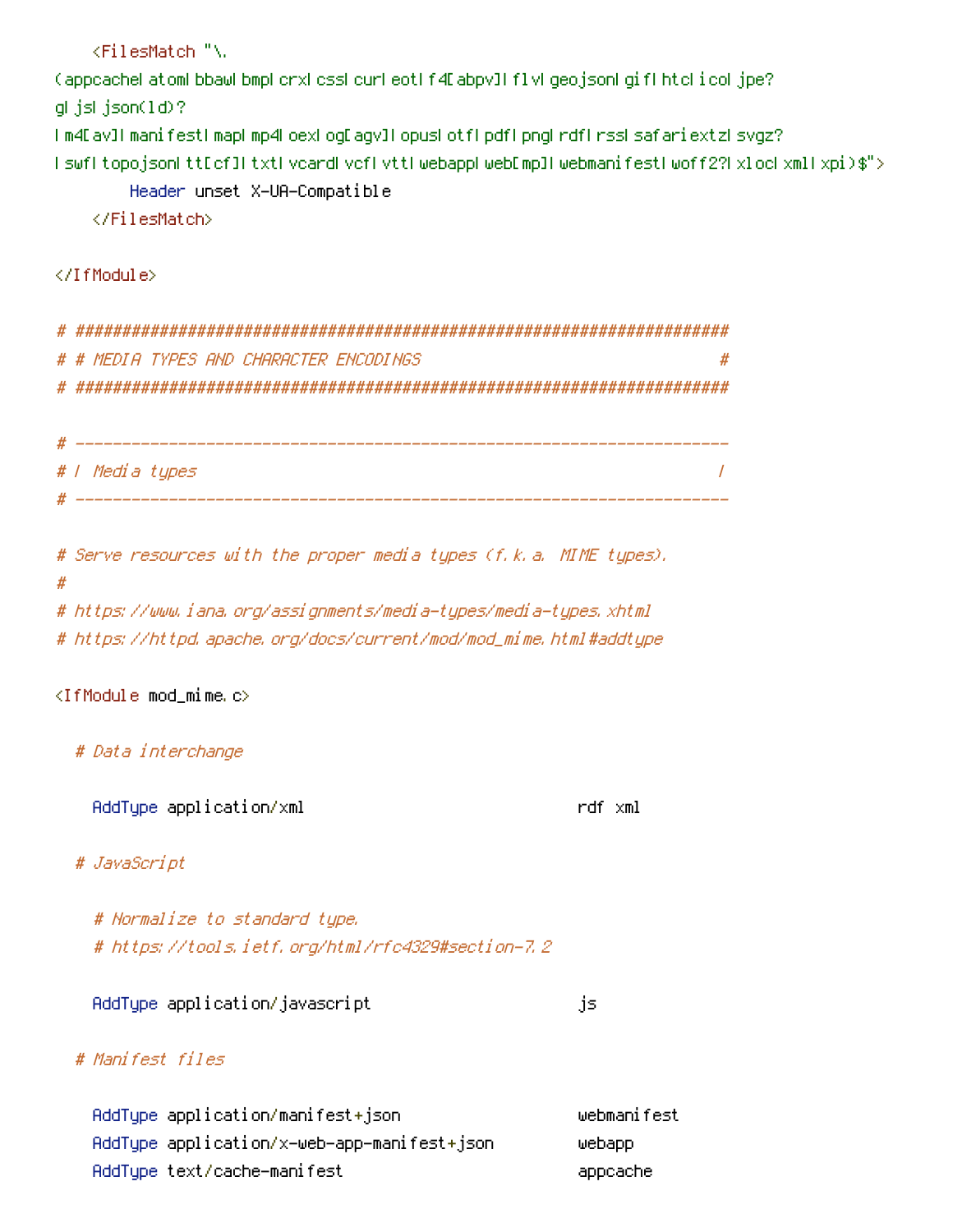| – د 171ص |  |
|----------|--|
|          |  |
|          |  |

AddTupe image/svq+xml

SVg SVgz

# Serving `.ico` image files with a different media type # prevents Internet Explorer from displaying then as images: # https://github.com/h5bp/html5boilerplate/commit/37b5fec090d00f38de64b591bcddcb205aadf8ee

AddType image/x-icon

cur ico

# Web fants

| AddType application/font-woff         | liinf f  |
|---------------------------------------|----------|
| AddType application/font-woff2        | liinff2. |
| AddType application/vnd.ms-fontobject | eot      |

# Browsers usually ignore the font media types and simply sniff # the bytes to figure out the font type. # https://mimesniff.spec.whatwg.org/#matching-a-font-type-pattern  $#$ # However, Blink and WebKit based browsers will show a warning # in the console if the following font types are served with any # other media types.

AddType application/x-font-ttf AddType font/opentype </IfModule>

ttc ttf ot f

 $\overline{u}$ 

| # / Character encodings |  |
|-------------------------|--|
|                         |  |

# Serve all resources labeled as `text/html` or `text/plain` # with the media type `charset` parameter set to `UTF-8`.  $#$ 

AddDefaultCharset utf-8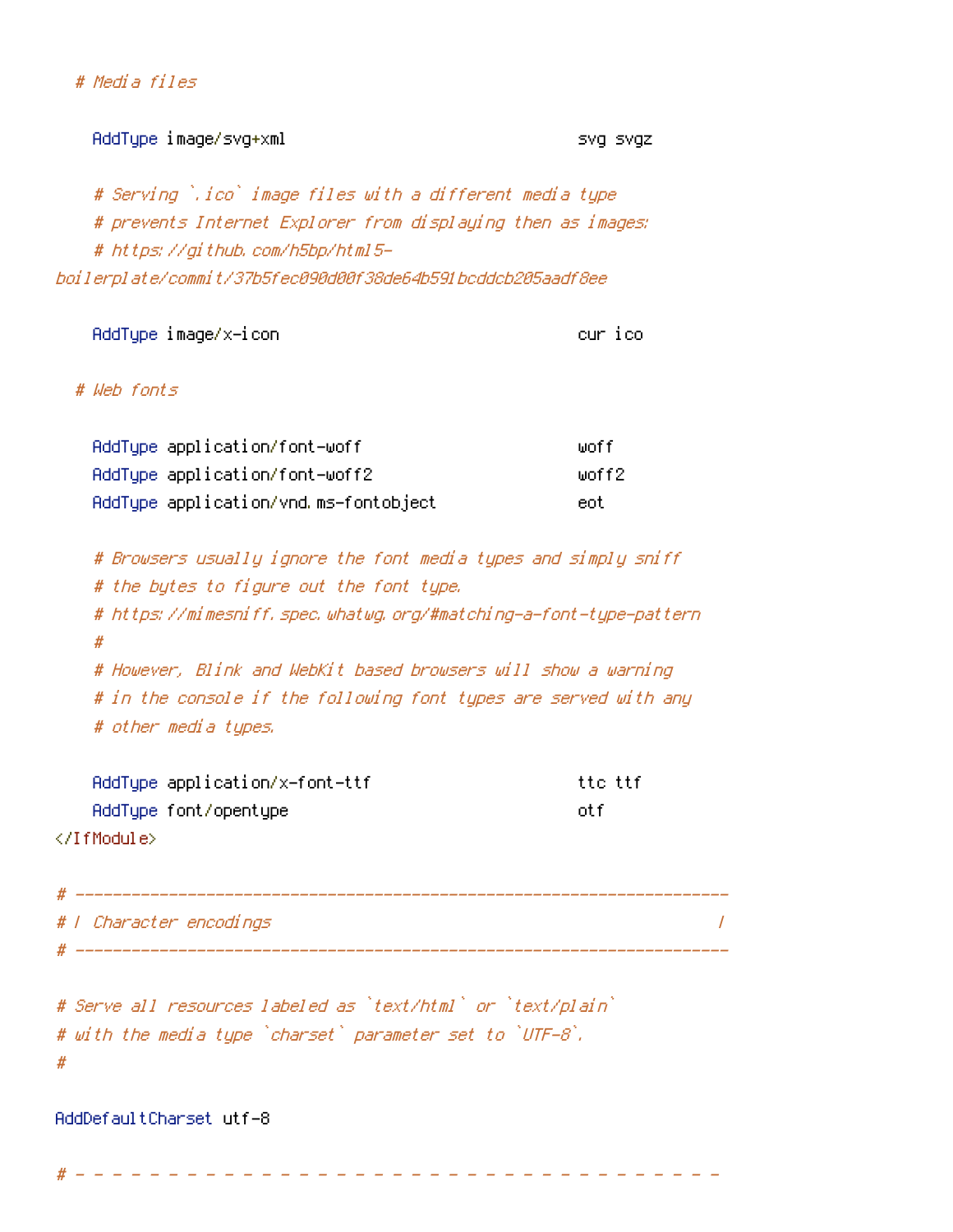```
# Serve the following file types with the media type `charset`
# parameter set to `UTF-8`.
#
# https://httpd.apache.org/docs/current/mod/mod_mime.html#addcharset
<IfModule mod_mime.c>
   AddCharset utf-8, css \
                 , is \lambda. manifest \setminus.webmanifest ∖
                 . xml
</IfModule>
# REWRITES
                                                          #
# l Rewrite engine
                                                          \overline{I}# (1) Turn on the rewrite engine (this is necessary in order for
    the `RewriteRule` directives to work).
#
#
#
# (2) Enable the `FollowSymLinks` option if it isn't already.
#
    https://httpd.apache.org/docs/current/mod/core.html#options
#
#
# (3) If your web host doesn't allow the `FollowSymlinks` option,
    you need to comment it out or remove it, and then uncomment
#
    the `Options +SymLinksIfOwnerMatch` line (4), but be aware
#
    of the performance impact.
#
#
    https://httpd.apache.org/docs/current/misc/perf-tuning.html#symlinks
#
Ħ
# (4) Some cloud hosting services will require you set `RewriteBase`.
#
#
    https://www.rackspace.com/knowledge_center/frequently-asked-question/why-is-
```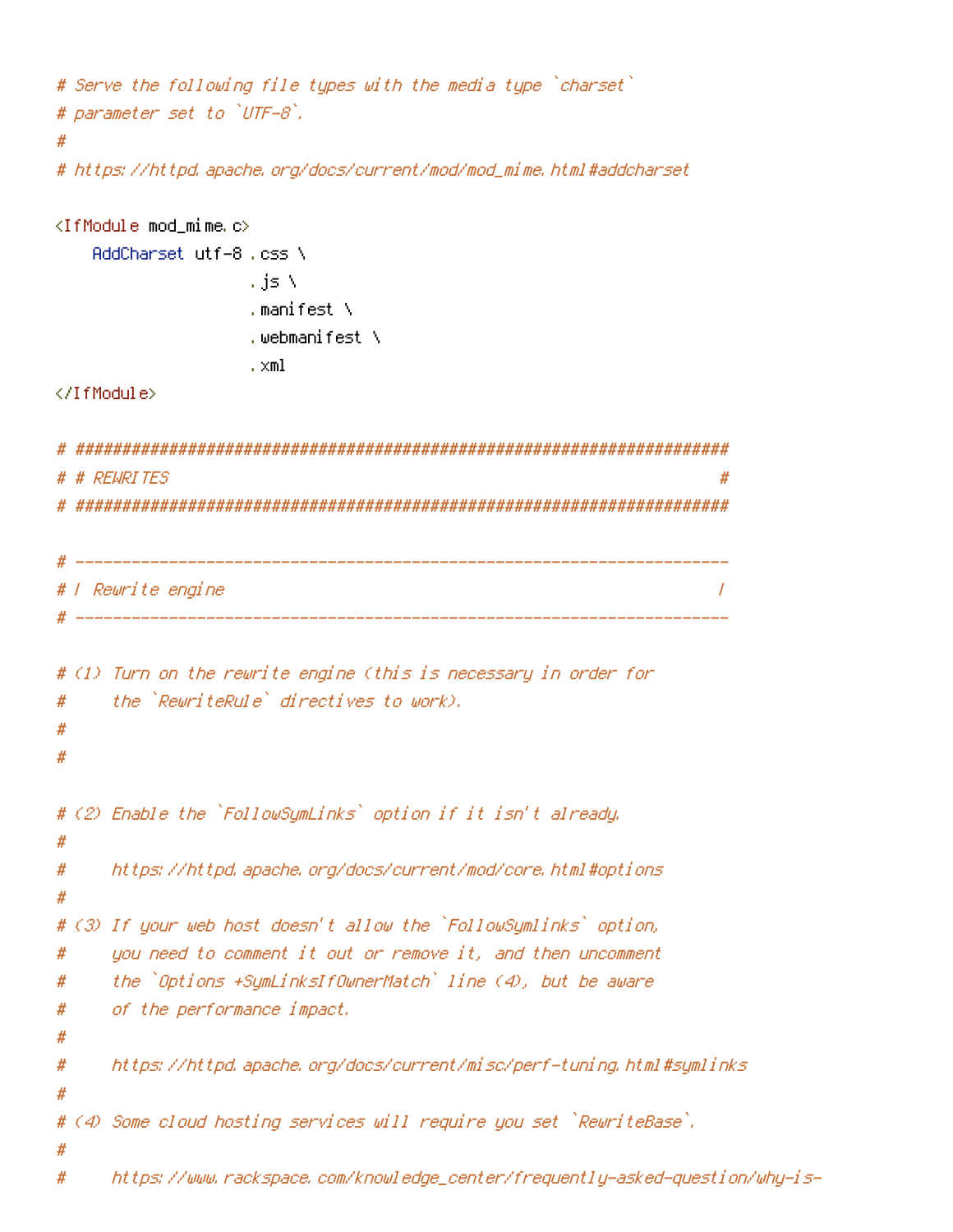```
modrewrite-not-working-on-my-site
     https://httpd.apache.org/docs/current/mod/mod_rewrite.html#rewritebase
#
#
# (5) Depending on how your server is set up, you may also need to
      use the `RewriteOptions` directive to enable some options for
#the rewrite engine.
#
#https://httpd.apache.org/docs/current/mod/mod_rewrite.html#rewriteoptions
### (6) Set %(ENV: PROTO) variable, to allow rewrites to redirect with the
      appropriate schema automatically (http or https).
#
```
<IfModule mod\_rewrite.c>

 $#(1)$ RewriteEngine On

# $(2)$ Options +FollowSymlinks

#  $(3)$ # Options +SymLinksIfOwnerMatch

#  $(4)$ # RewriteBase /

#  $(5)$ # RewriteOptions <options>

#  $(f)$ RewriteCond %(HTTPS) =on RewriteRule  $^{\wedge}$  - [env=proto: https] RewriteCond %(HTTPS) != on RewriteRule ^ - Denv=proto: httpl

</TfModule>

# ------------------# W Suppressing / Forcing the `www.` at the beginning of URLs  $\overline{1}$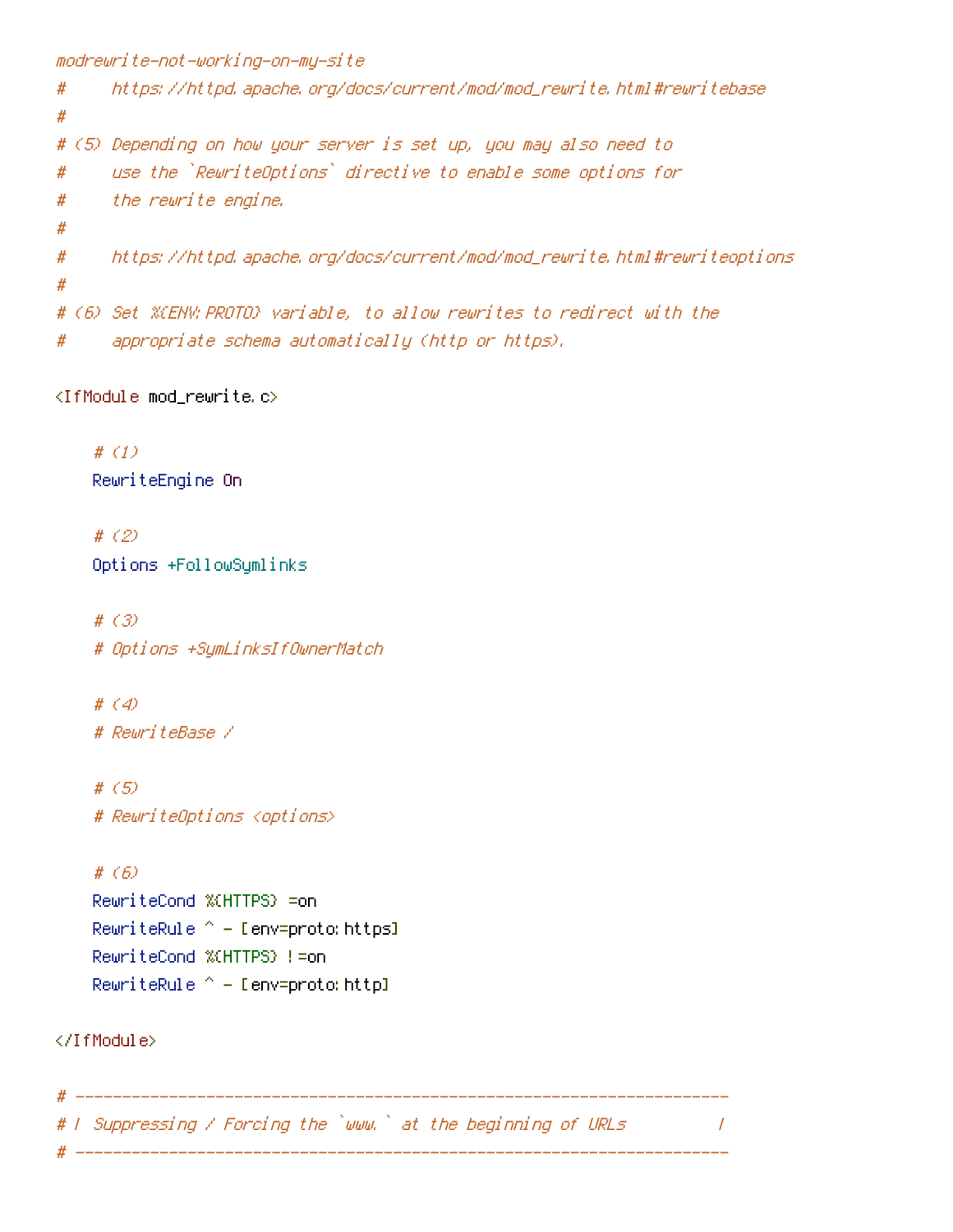```
# The same content should never be available under two different
# URLs, especially not with and without `www,` at the beginning.
# This can cause SEO problems (duplicate content), and therefore,
# uou should choose one of the alternatives and redirect the other
# one.
## By default `Option 1` (no `www.`) is activated.
# http://no-www.org/faq.php?q=class_b
# If you would prefer to use `Option 2`, just comment out all the
# lines from `Option 1` and uncomment the ones from `Option 2`.
#
# (!) NEVER USE BOTH RULES AT THE SAME TIME!
                                          <u>a a a a a a a a</u>
# Option 1: rewrite www.example.com -> example.com
<IfModule mod rewrite.c>
    RewriteEngine On
    RewriteCond %(HTTPS) != on
    RewriteCond %(HTTP HOST) ^www\.(,+)$ [NC]
    RewriteRule ^ %(ENV; PROTO);                                 //%1%(REQUEST_URI) [R=301,L]
</IfModule>
                                              المناسب المناسبات
# Option 2: rewrite example.com -> www.example.com
# Be aware that the following might not be a good idea if you use "real"
# subdomains for certain parts of your website.
# <IfModule mod rewrite.c>
      RewriteEngine On
#
     RewriteCond %(HTTPS) !=on
#
     RewriteCond %CHTTP_HOST} ! ^www\, [NC]
#
     ReuriteCond %CSERVER ADDR} |=127.8.8.1
#
      ReuriteCond %(SERVER ADDR) |=;;1
#
      #
# </IfModule>
```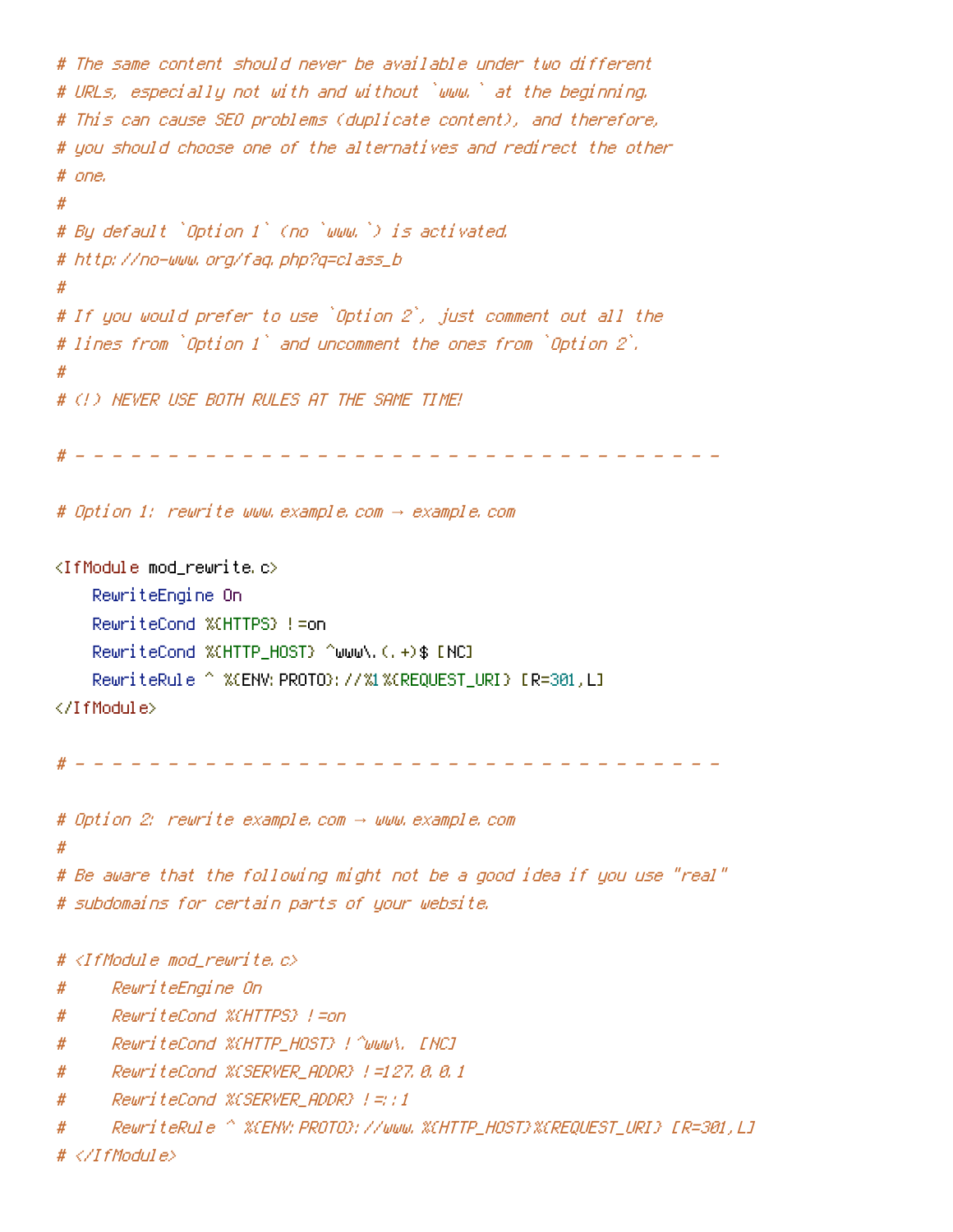```
# SECURITY
# | Clickjacking
                                                              \prime# Protect website against clickjacking.
# The example below sends the `X-Frame-Options` response header with
# the value `DENY`, informing browsers not to display the content of
# the web page in any frame.
#
# This might not be the best setting for everyone. You should read
# about the other two possible values the `X-Frame-Options` header
# field can have: `SAMEORIGIN` and `ALLOW-FROM`.
# https://tools.ietf.org/html/rfc7034#section-2.1.
#
# Keep in mind that while you could send the `X-Frame-Options` header
# for all of your website's pages, this has the potential downside that
# it forbids even non-malicious framing of your content (e.g.: when
# users visit your website using a Google Image Search results page).
# Nonetheless, you should ensure that you send the `X-Frame-Options`
# header for all pages that allow a user to make a state changing
# operation (e.g. pages that contain one-click purchase links, checkout
# or bank-transfer confirmation pages, pages that make permanent
# configuration changes, etc.).
# Sending the `X-Frame-Options` header can also protect your website
# against more than just clickjacking attacks:
# https://cure53.de/xfo-clickjacking.pdf.
# https://tools.ietf.org/html/rfc7034
# http://blogs.msdn.com/b/ieinternals/archive/2010/03/30/combating-clickjacking-with-x-
frame-options, aspx
# https://www.owasp.org/index.php/Clickjacking
```

```
# <IfModule mod_headers,c>
```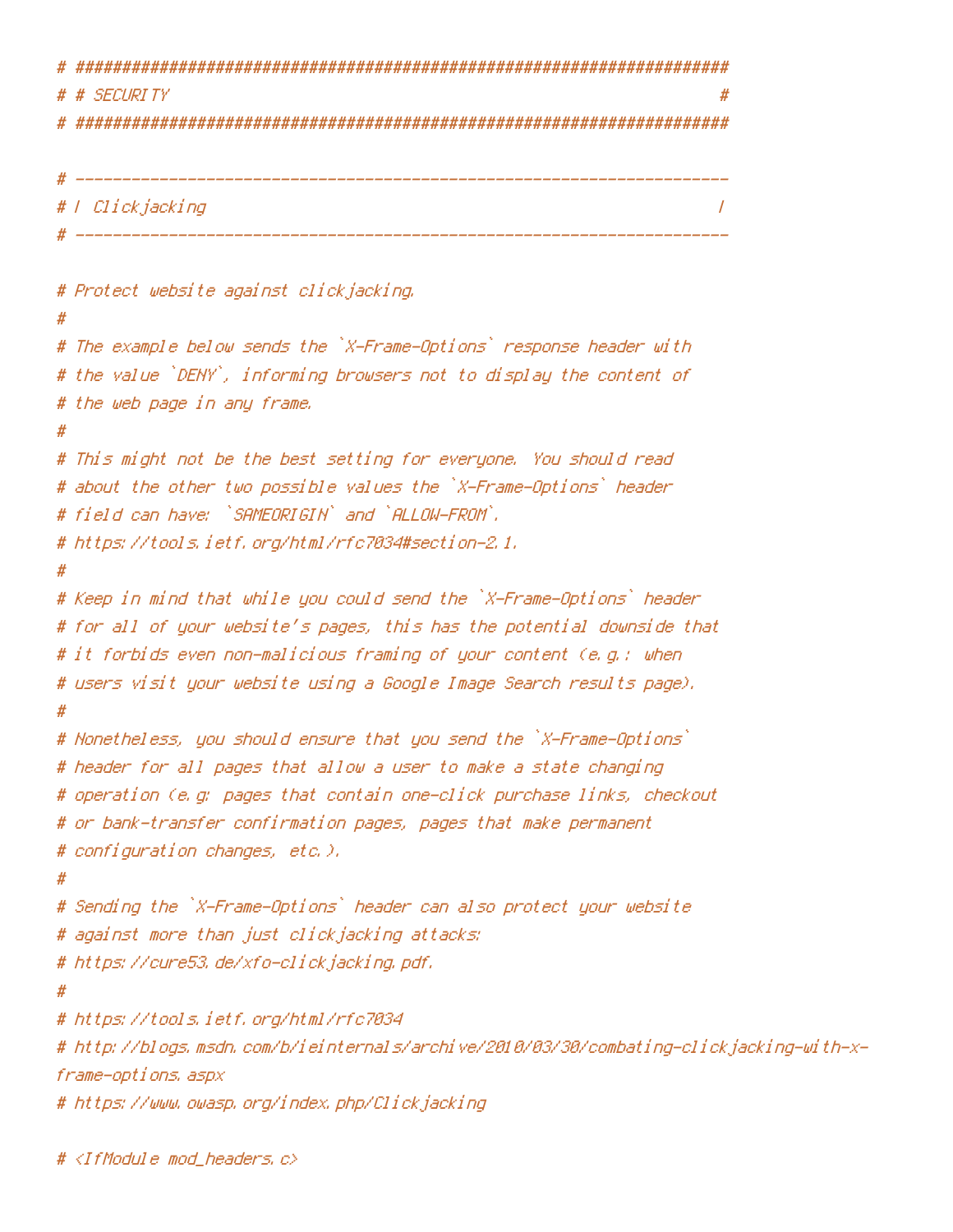- # `mod\_headers` cannot match based on the content-type, however, #
- # the `X-Frame-Options` response header should be send only for #
- # HTML documents and not for the other resources. #

#### $\langle$ FilesMatch "\. #

```
(appeachel atoml bbawl bmpl crxl essl curl eotl f4Eabpy][f] yl geo jsonl gif[htel i col jpe?
gl jsl json(1d)?
I m4EavJI manifestI mapI mp4LoexLogEagvJI opusLotfLpdfLpngLrdfLrssLsafariextzLsvgz?
I swfI topojsonI ttEcfJI txtI vcardI vcfI vttI webappI webEmpJI webmanifestI woff2?I xlocI xmlI xpi)$">
```
- $#$ Header unset X-Frame-Options
- </FilesMatch> #

## $# \langle \angle I$ fModule $\rangle$

```
# F Content Security Policy (CSP)
                                                                                             \overline{I}
```

```
# Mitigate the risk of cross-site scripting and other content-injection
# attacks.
# This can be done by setting a `Content Security Policy` which
# whitelists trusted sources of content for your website.
\boldsymbol{\#}# The example header below allows ONLY scripts that are loaded from
# the current website's origin (no inline scripts, no CDN, etc),
# That almost certainly won't work as-is for your website!
#
# To make things easier, you can use an online CSP header generator
# such as: http://cspisawesome.com/.
## http://content-security-policy.com/
# http://www.html5rocks.com/en/tutorials/security/content-security-policy/
# http://www.w3.org/TR/CSP11/).
```

```
# <IfModule mod headers, c>
```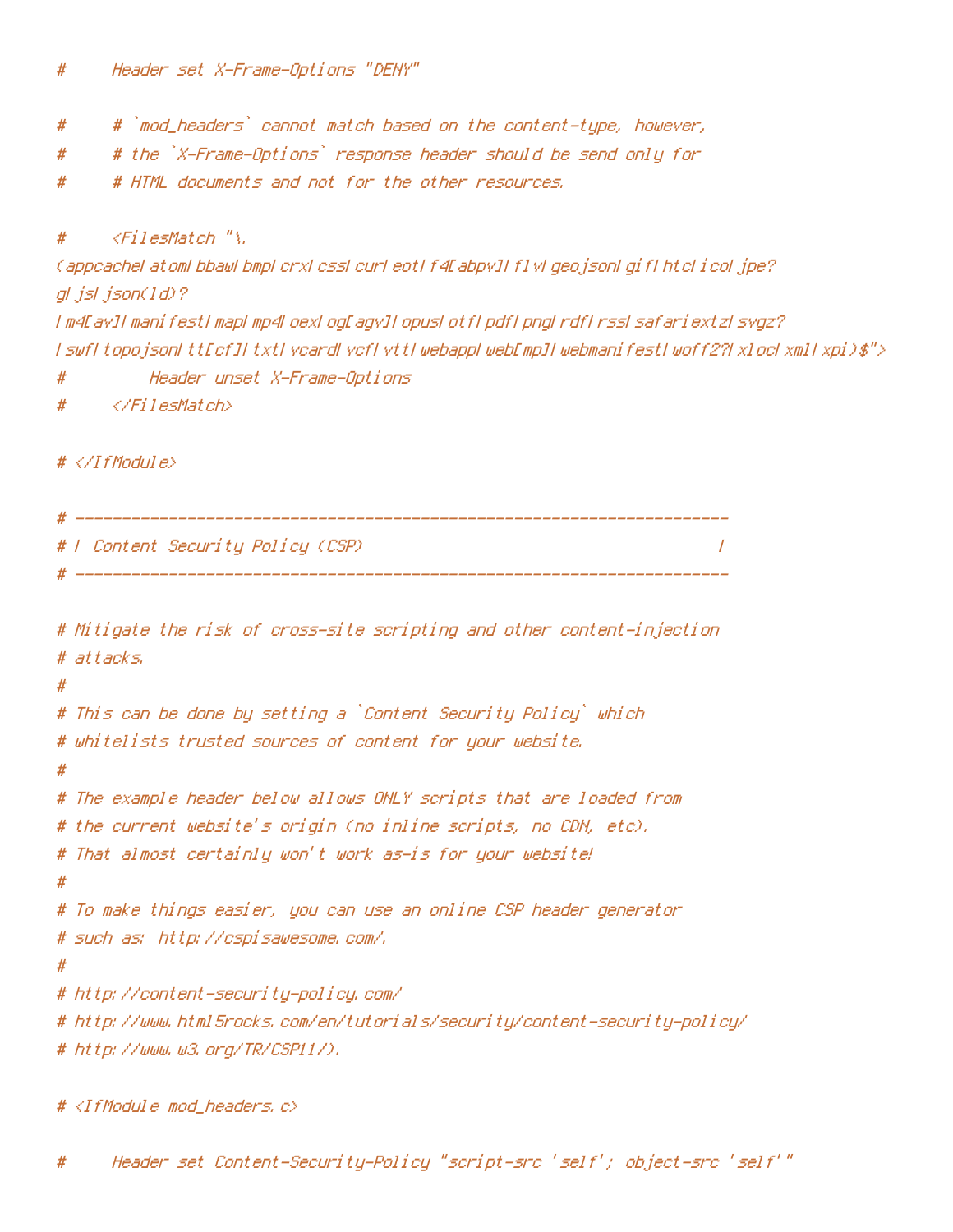- # `mod\_headers` cannot match based on the content-type, however, #
- # the `Content-Security-Policy` response header should be send #
- # only for HTML documents and not for the other resources. #

 $\langle$ FilesMatch "\. #

Cappcachel atoml bbawl bmpl crxl cssl curl eotl f4EabpvJI f1vl geojsonl gif1 htcl icol jpe? gl jsl json(1d)?

I m4EavII manifestI mapI mp4LoexLogEaqvII opusLotfLpdfLpngLrdfLrssLsafariextzLsvgz? I swfI topojsonI ttEcfJI txtI vcardI vcfI vttI webappLwebEmpJI webmanifestI woff2?I xlocLxmlI xpi)\$"> Header unset Content-Security-Policy  $#$ 

</FilesMatch> #

 $# \langle \angle If$ Module $\rangle$ 

```
# | File access
           \prime
```

```
# Block access to directories without a default document.
```
#

```
# You should leave the following uncommented, as you shouldn't allow
# anyone to surf through every directory on your server (which may
# includes rather private places such as the CMS's directories).
```
<IfModule mod\_autoindex.c>

Options -Indexes

</IfModule>

# Block access to all hidden files and directories with the exception of # the visible content from within the `/.well-known/` hidden directory.  $#$ # These types of files usually contain user preferences or the preserved # state of an utility, and can include rather private places like, for # example, the `.qit` or `.svn` directories.  $#$ # The `/.well-known/` directory represents the standard (RFC 5785) path # prefix for "well-known locations" (e.g.: `/.well-known/manifest.json`, # `/.well-known/keybase.txt`), and therefore, access to its visible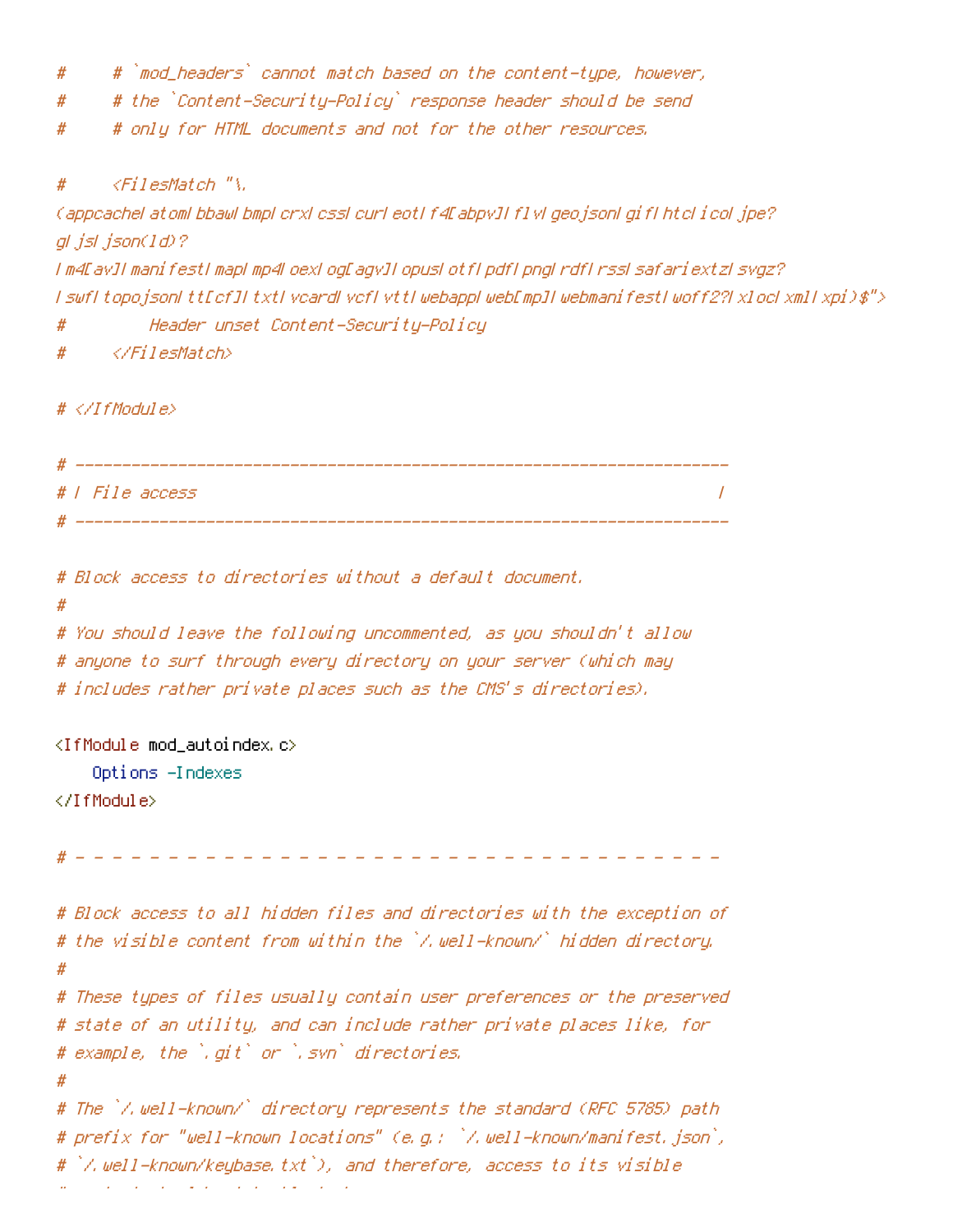```
# content should not be blocked.
#
# https://www.mnot.net/blog/2010/04/07/well-known
# https://tools.ietf.org/html/rfc5785
```

```
<IfModule mod_rewrite.c>
    RewriteEngine On
    RewriteCond %(REQUEST_URI) "!(^I/)\, well-known/([^,/]+,/?)+$" [NC]
    RewriteCond %(SCRIPT_FILENAME) -d [OR]
    RewriteCond %(SCRIPT_FILENAME) -f
    RewriteRule "(\uparrow \wedge) \wedge \cdots = [F]</IfModule>
```

```
# Block access to files that can expose sensitive information.
#
# By default, block access to backup and source files that may be
# left by some text editors and can pose a security risk when anyone
# has access to them.
#
# http://feross.org/cmsploit/
#
# (!) Update the `<FilesMatch>` regular expression from below to
# include any files that might end up on your production server and
# can expose sensitive information about your website. These files may
# include: configuration files, files that contain metadata about the
# project (e.g.: project dependencies), build scripts, etc..
```
<FilesMatch "(^#, \*#| \, (bak| conf| dist| fla| in[ci]| log| psd| sh| sql| sw[op])| ~)\$">

```
# Apache \langle 2, 3 \rangle<IfModule!mod_authz_core.c>
    Order allow, deny
    Deny from all
    Satisfy All
</IfModule>
```

```
# Apache \geq 2.3
<IfModule mod_authz_core.c>
    Require all denied
```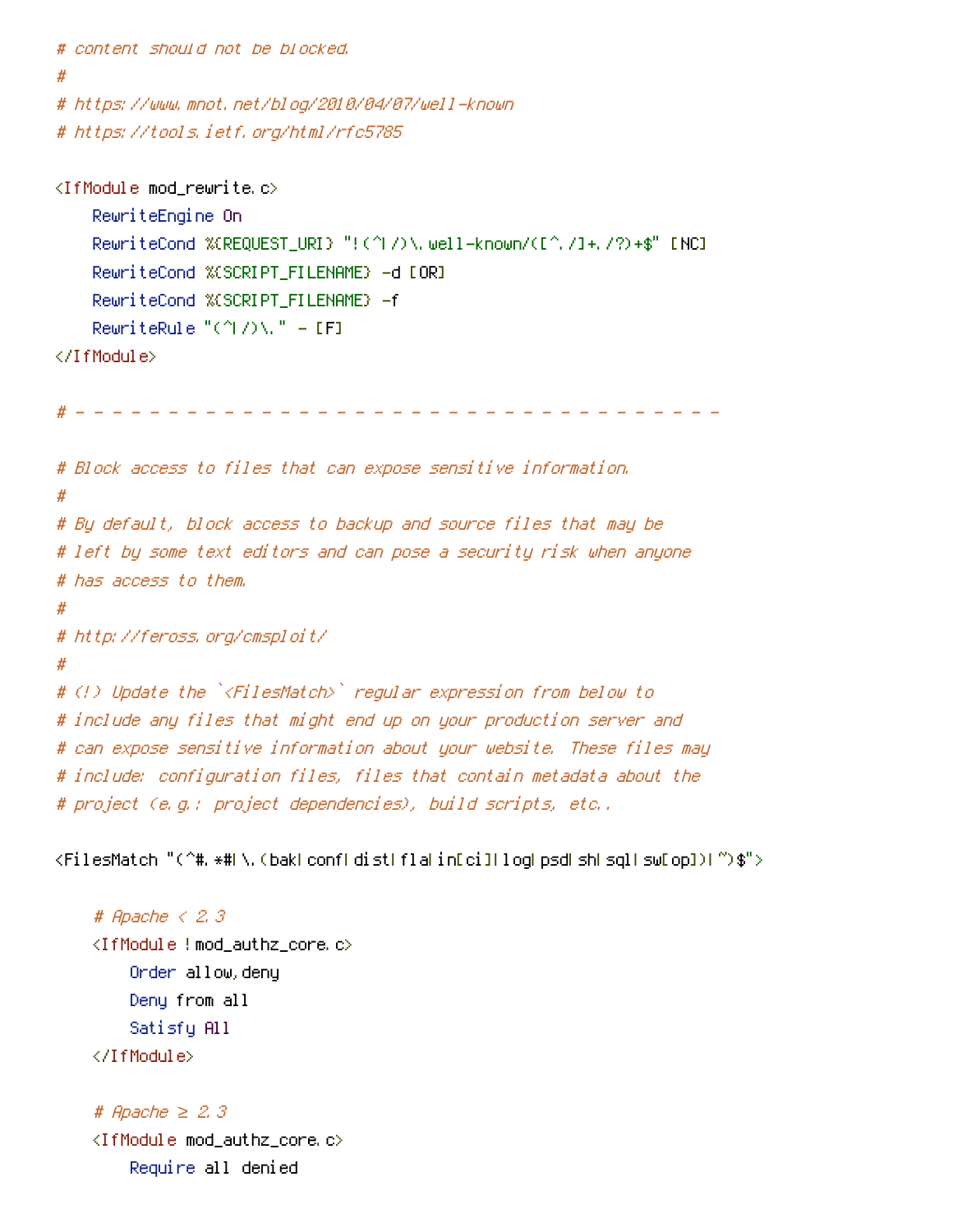#### </IfModule>

#### </FilesMatch>

```
# T HTTP Strict Transport Security (HSTS)
                                                                         \prime# -------------------------
# Force client-side SSL redirection.
#
# If a user tupes `example.com` in their browser, even if the server
# redirects them to the secure version of the website, that still leaves
# a window of opportunity (the initial HTTP connection) for an attacker
# to downgrade or redirect the request.
## The following header ensures that browser will ONLY connect to your
# server via HTTPS, regardless of what the users type in the browser's
# address har.
\boldsymbol{\#}# (!) Remove the `includeSubDomains` optional directive if the website's
# subdomains are not using HTTPS.
## http://www.html5rocks.com/en/tutorials/security/transport-layer-security/
# https://tools.ietf.org/html/draft-ietf-websec-strict-transport-sec-14#section-6.1
# http://blogs.msdn.com/b/ieinternals/archive/2014/08/18/hsts-strict-transport-security-
attacks-mitigations-deployment-https,aspx
```
#  $\langle$ IfModule mod headers,  $c$ > "Header always set Strict-Transport-Security "max-age=16070400; includeSubDomains # # </TfModule>

```
# F Reducing MIME type security risks
                                   \prime# _________________
```

```
# Prevent some browsers from MIME-sniffing the response.
#
# This reduces exposure to drive-by download attacks and cross-origin
# data leaks, and should be left uncommented, especially if the server
# is serving user-uploaded content or content that could potentially be
# treated as executable by the browser,
```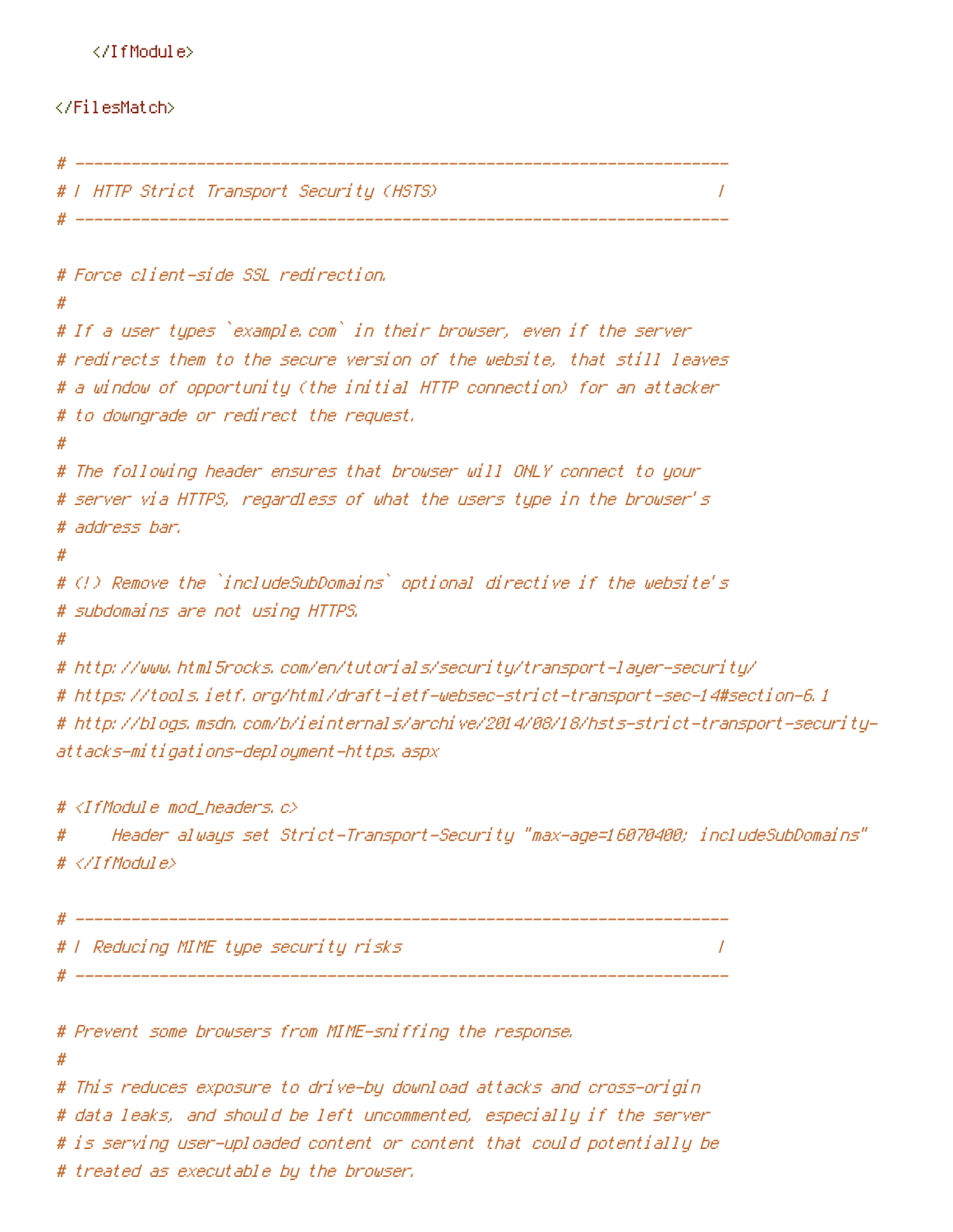$#$ 

# http://www.slideshare.net/hasegawayosuke/owasp-hasegawa # http://blogs.msdn.com/b/ie/archive/2008/07/02/ie8-security-part-v-comprehensiveprotection, aspx # https://msdn.microsoft.com/en-us/library/ie/gg622941.aspx

# https://mimesniff.spec.whatwg.org/

<IfModule mod headers.c> Header set X-Content-Type-Options "nosniff" </IfModule>

```
# | Reflected Cross-Site Scripting (XSS) attacks |
                                                                          \prime# ------------------
# (1) Try to re-enable the cross-site scripting (XSS) filter built
      into most web browsers,
\boldsymbol{\#}#
      The filter is usually enabled by default, but in some cases it
#
      may be disabled by the user. However, in Internet Explorer for
#
#example, it can be re-enabled just by sending the
      \lambda-XSS-Protection) header with the value of \lambda.
#
#
# (2) Prevent web browsers from rendering the web page if a potential
      reflected (a.k.a non-persistent) XSS attack is detected by the
#
      filter.
##
#
      By default, if the filter is enabled and browsers detect a
      reflected XSS attack, they will attempt to block the attack
#
      by making the smallest possible modifications to the returned
#
      web page.
#
#
#Unfortunately, in some browsers (e.g.: Internet Explorer),
      this default behavior may allow the XSS filter to be exploited,
#
      thereby, it's better to inform browsers to prevent the rendering
#
      of the page altogether, instead of attempting to modify it.
#
#
      https://hackademix.net/2009/11/21/ies-xss-filter-creates-xss-vulnerabilities
#
#
# (!) Do not rely on the XSS filter to prevent XSS attacks! Ensure that
      you are taking all possible measures to prevent XSS attacks, the
#
```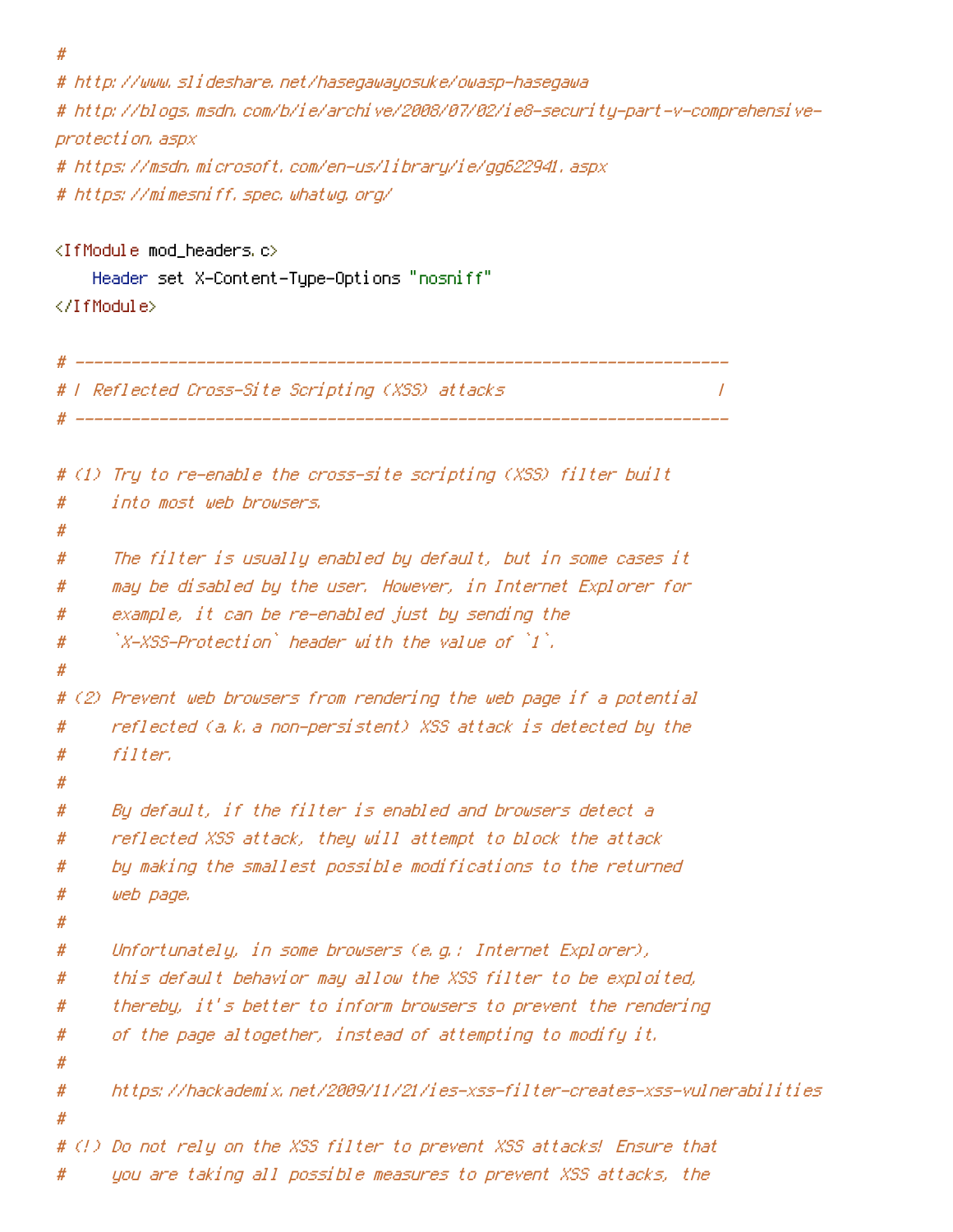# most obvious being: validating and sanitizing your website's inputs.

# http://blogs.msdn.com/b/ie/archive/2008/07/02/ie8-security-part-iv-the-xss-filter.aspx # http://blogs.msdn.com/b/ieinternals/archive/2011/01/31/controlling-the-internetexplorer-xss-filter-with-the-x-xss-protection-http-header, aspx # https://www.owasp.org/index.php/Cross-site\_Scripting\_%28XSS%29

# <IfModule mod\_headers.c>

# #  $(1)$   $(2)$ 

Header set X-XSS-Protection "1; mode=block" #

# `mod\_headers` cannot match based on the content-type, however, #

# the `X-XSS-Protection` response header should be send only for #

# HTML documents and not for the other resources. #

 $\langle$ FilesMatch "\. #

(appcachel atoml bbawl bmpl crxl cssl curl eotl f4EabpvJI f1vl geojsonl gif1 htcl icol jpe? gl jsl json(1d)?

I m4EavJI manifestI mapI mp4LoexLogEagvJI opusLotfLpdfLpngLrdfLrssLsafariextzLsvgz? I swfI topojsonI ttEcfJI txtI vcardI vcfI vttI webappI webEmpJI webmanifestI woff2?I xlocI xmlI xpi)\$">

Header unset X-XSS-Protection #

</FilesMatch> #

 $# \langle \angle If$ Module $\rangle$ 

```
# F Server-side technology information #
```

```
# Remove the `X-Powered-By` response header that:
#
  * is set by some frameworks and server-side languages
#
    (e.g.: ASP.NET, PHP), and its value contains information
#
     about them (e.g.: their name, version number)
#
#
  * doesn't provide any value as far as users are concern,
#
    and in some cases, the information provided by it can
#
    be used by attackers
#
#
# (!) If you can, you should disable the `X-Powered-By` header from the
```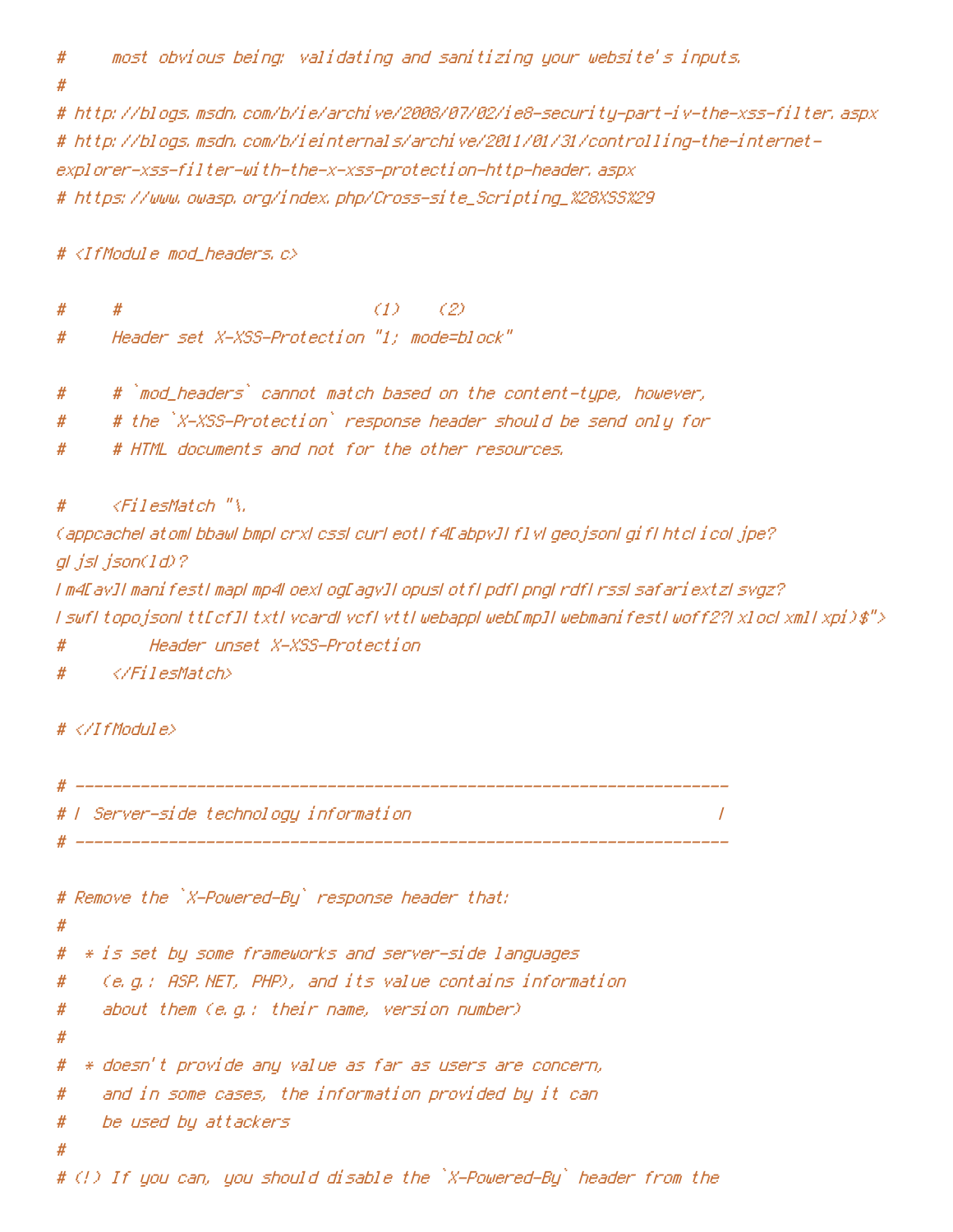```
# language / framework level (e.g.: for PHP, you can do that by setting
# expose.php = off' in 'phen.in')Ħ
# https://php.net/manual/en/ini.core.php#ini.expose-php
\langleIfModule mod headers, c\rangleHeader unset X-Powered-By
</IfModule>
# 1 Server software information
                                                     \prime# Prevent Apache from adding a trailing footer line containing
# information about the server to the server-generated documents
# (e.g.: error messages, directory listings, etc.)
## https://httpd.apache.org/docs/current/mod/core.html#serversignature
ServerSignature Off
# Prevent Apache from sending in the `Server` response header its
# exact version number, the description of the generic OS-type or
# information about its compiled-in modules.
## (!) The `ServerTokens` directive will only work in the main server
# configuration file, so don't try to enable it in the `.htaccess` file!
Ħ
# https://httpd.apache.org/docs/current/mod/core.html#servertokens
#ServerTokens Prod
# # WFR PFRFORMANCF
```
# | Compression  $\prime$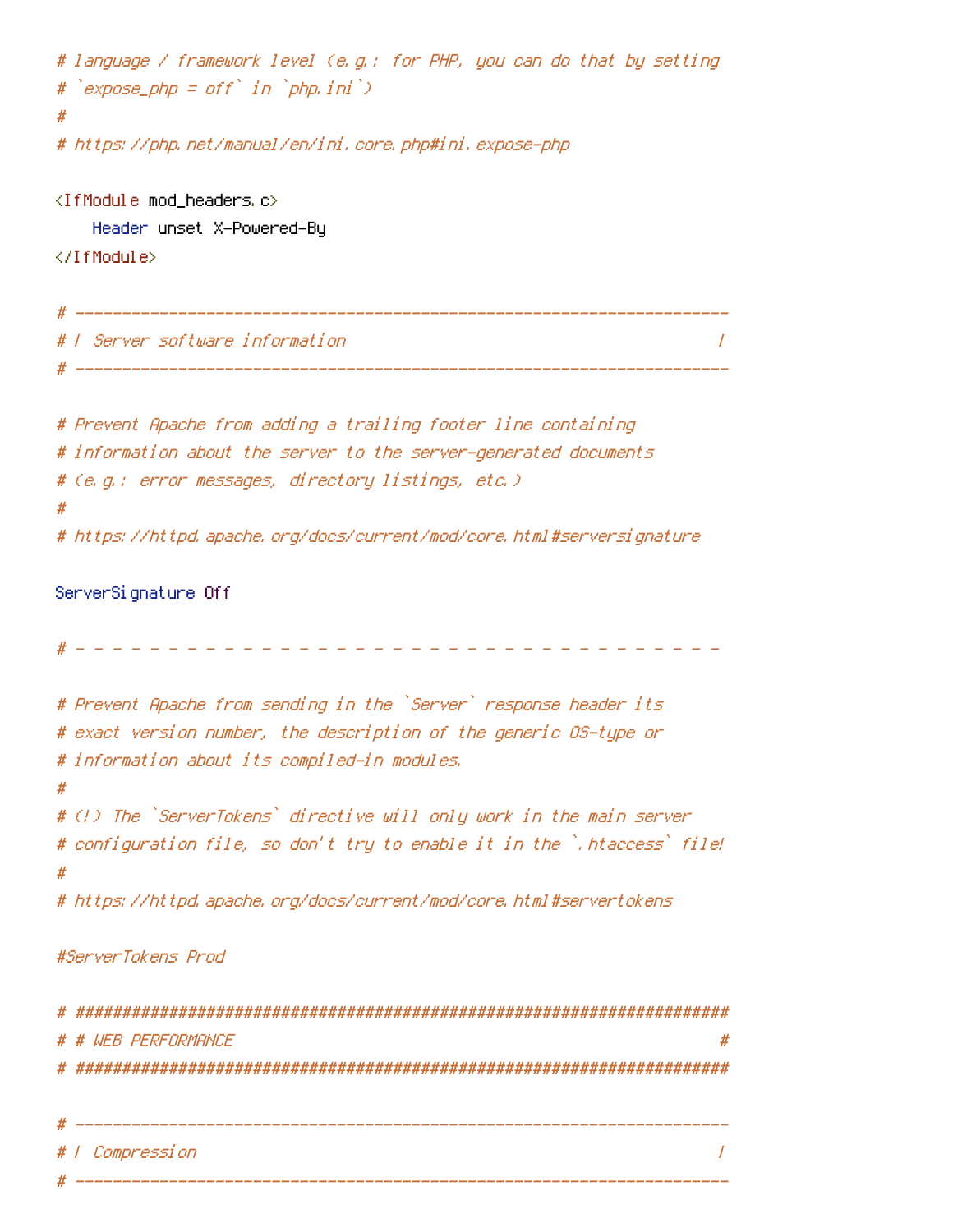```
# Force compression for mangled `Accept-Encoding` request headers
   # https://developer.yahoo.com/blogs/ydn/pushing-beyond-gzipping-25601.html
   <IfModule mod_setenvif.c>
       <IfModule mod headers.c>
           SetEnvIfNoCase ^(Accept-EncodXngl X-cept-Encodingl X(15)1 ^(15)1-(15)) $
\hat{C}((qzipkdeflate)\s*,?\s*)+k[X"-]{4,13}$ HAVE_Accept-Encoding
           RequestHeader append Accept-Encoding "gzip, deflate" env=HAVE_Accept-Encoding
       </IfModule>
   </IfModule>
   # Compress all output labeled with one of the following media types.
   ## (!) For Apache versions below version 2,3,7 you don't need to
   # enable `mod filter` and can remove the `<IfModule mod filter.c>`
   # and `</IfModule>` lines as `AddOutputFilterByType` is still in
```
# the core directives.

# https://httpd.apache.org/docs/current/mod/mod\_filter.html#addoutputfilterbytype

<IfModule mod filter.c>

```
AddOutputFilterByType DEFLATE "application/atom+xml" \
                              "application/javascript" \
                              "application/json" \
                              "application/ld+json" \
                              "application/manifest+json" \
                              "application/rdf+xml" \
                              "application/rss+xml" \
                              "application/schema+json" \
                              "application/vnd.geo+json" \
                              "application/vnd.ms-fontobject" \
                              "application/x-font-ttf" \
                              "application/x-javascript" \
                              "application/x-web-app-manifest+json" \
                              "application/xhtml+xml" \
                              "application/xml" \
```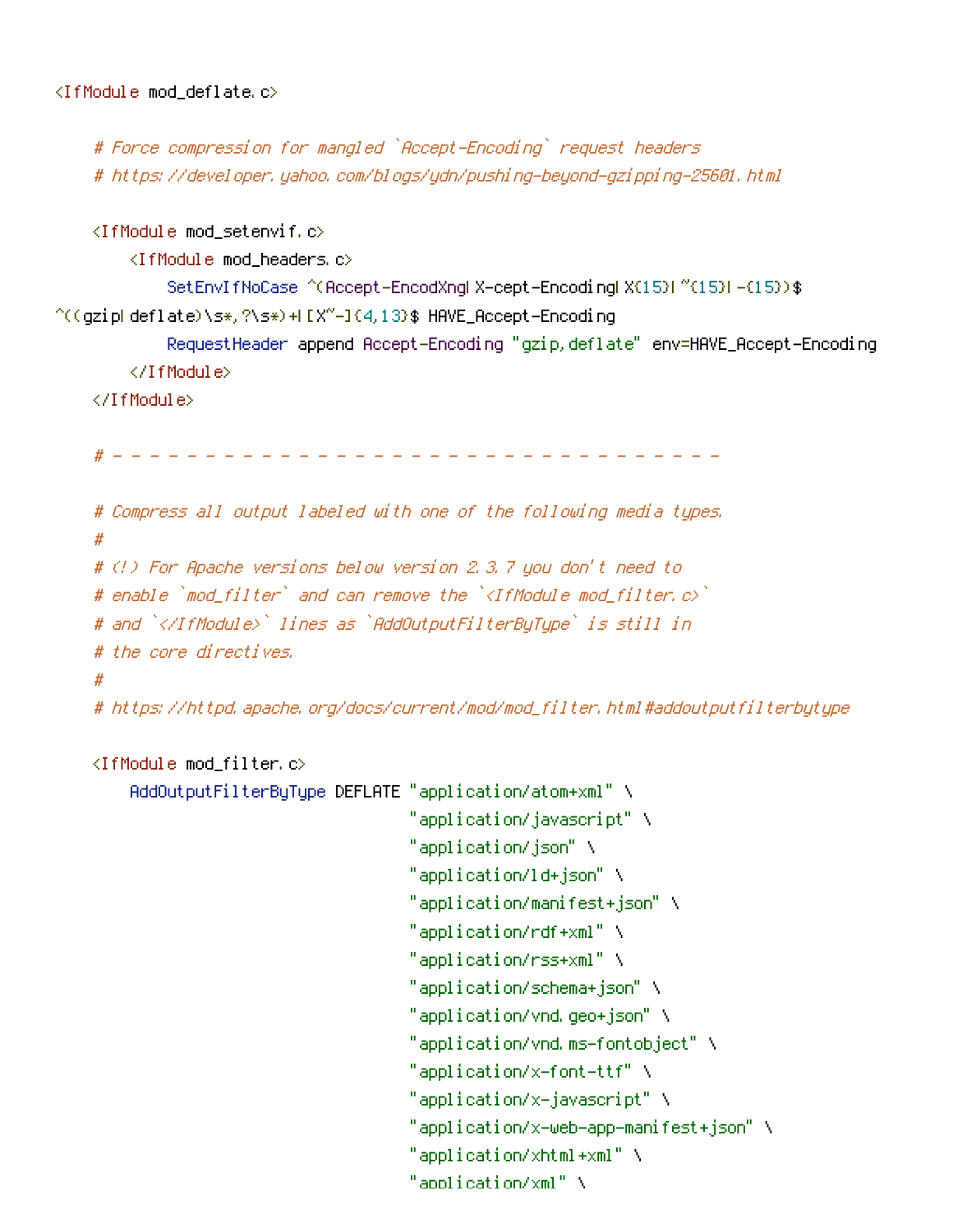```
an a sea ca ser o cona
"font/eot" \
"font/opentype"\
"image/bmp" \
"image/svg+xml" \
"image/vnd.microsoft.icon" \
"image/x-icon" \
"text/cache-manifest" \
"text/css" \
"text/html" \
"text/javascript" \
"text/plain" \
"text/voard" \
"text/vnd.rim.location.xloc"\
"text/vtt" \
"text/x-component" \
"text/x-cross-domain-policy" \
"text/xml"
```
</IfModule>

```
# Map the following filename extensions to the specified
# encoding type in order to make Apache serve the file types
# with the appropriate `Content-Encoding` response header
# (do note that this will NOT make Apache compress them!).
## If these files types would be served without an appropriate
# `Content-Enable` response header, client applications (e.g.:
# browsers) wouldn't know that they first need to uncompress
# the response, and thus, wouldn't be able to understand the
# content.
## https://httpd.apache.org/docs/current/mod/mod_mime.html#addencoding
<IfModule mod_mime.c>
    AddEncoding gzip
                                 svgz
```
</IfModule>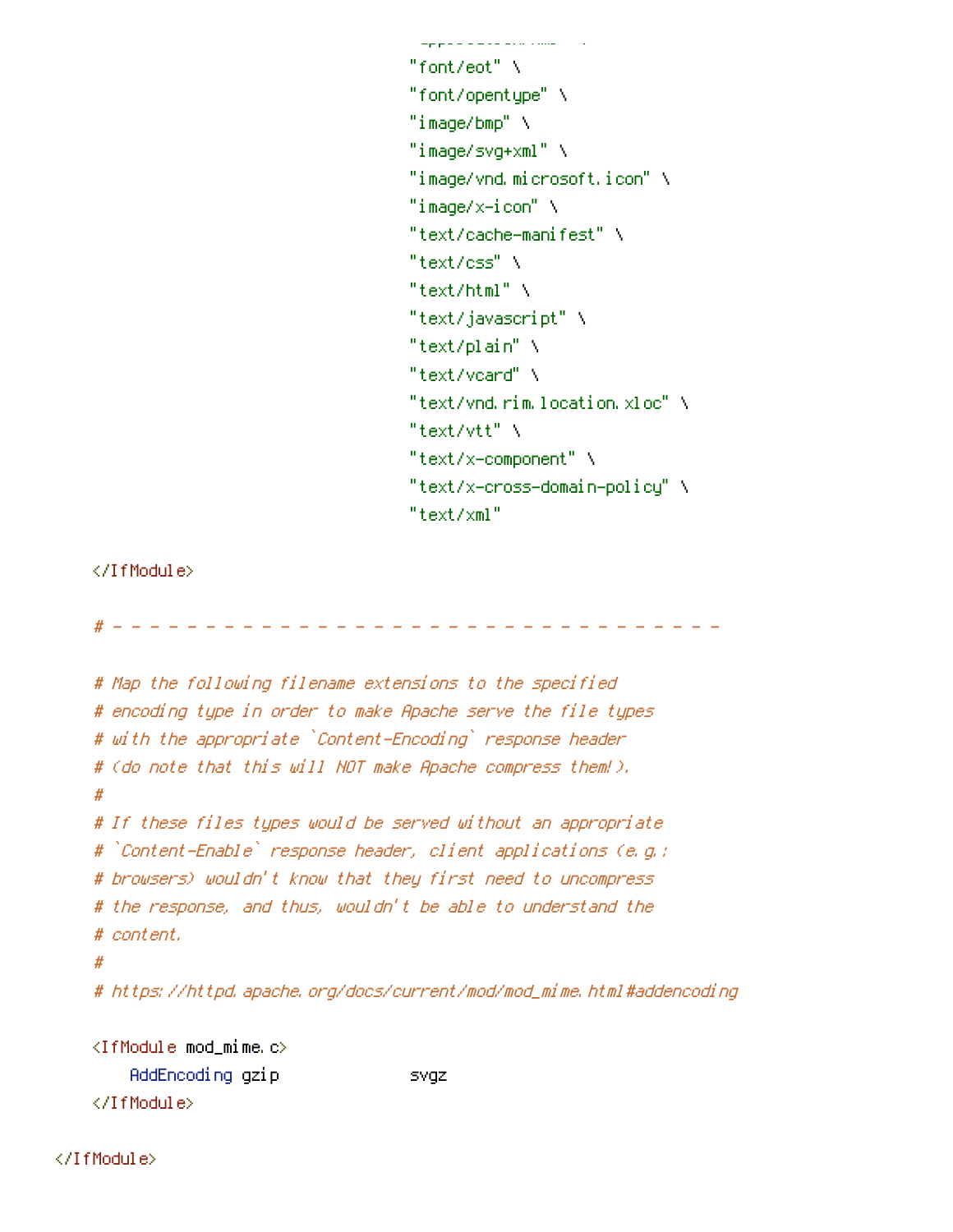```
# W Content transformation
                       \overline{I}
```

```
# Prevent intermediate caches or proxies (e.g.; such as the ones
# used by mobile network providers) from modifying the website's
# content.
# https://tools.ietf.org/html/rfc2616#section-14.9.5
# (!) If you are using `mod_pagespeed`, please note that setting
# the `Cache-Control: no-transform` response header will prevent
# `PageSpeed` from rewriting `HTML` files, and, if the
# `ModPagespeedDisableRewriteOnNoTransform` directive isn't set
# to `off`, also from rewriting other resources.
#
# https://developers.google.com/speed/pagespeed/module/configuration#notransform
# <IfModule mod_headers.c>
     Header merge Cache-Control "no-transform"
#
# </TfModule>
 # | ETags
                                                                 \prime# Remove `ETags` as resources are sent with far-future expires headers.
\boldsymbol{\#}# https://developer.yahoo.com/performance/rules.html#etags
# https://tools.ietf.org/html/rfc7232#section-2.3
# `FileETag None` doesn't work in all cases.
<IfModule mod_headers.c>
   Header unset ETag
</TifModule>
FileETag None
```
\_\_\_\_\_\_\_\_\_\_\_\_\_\_\_\_\_\_\_\_

```
I Expires headers
```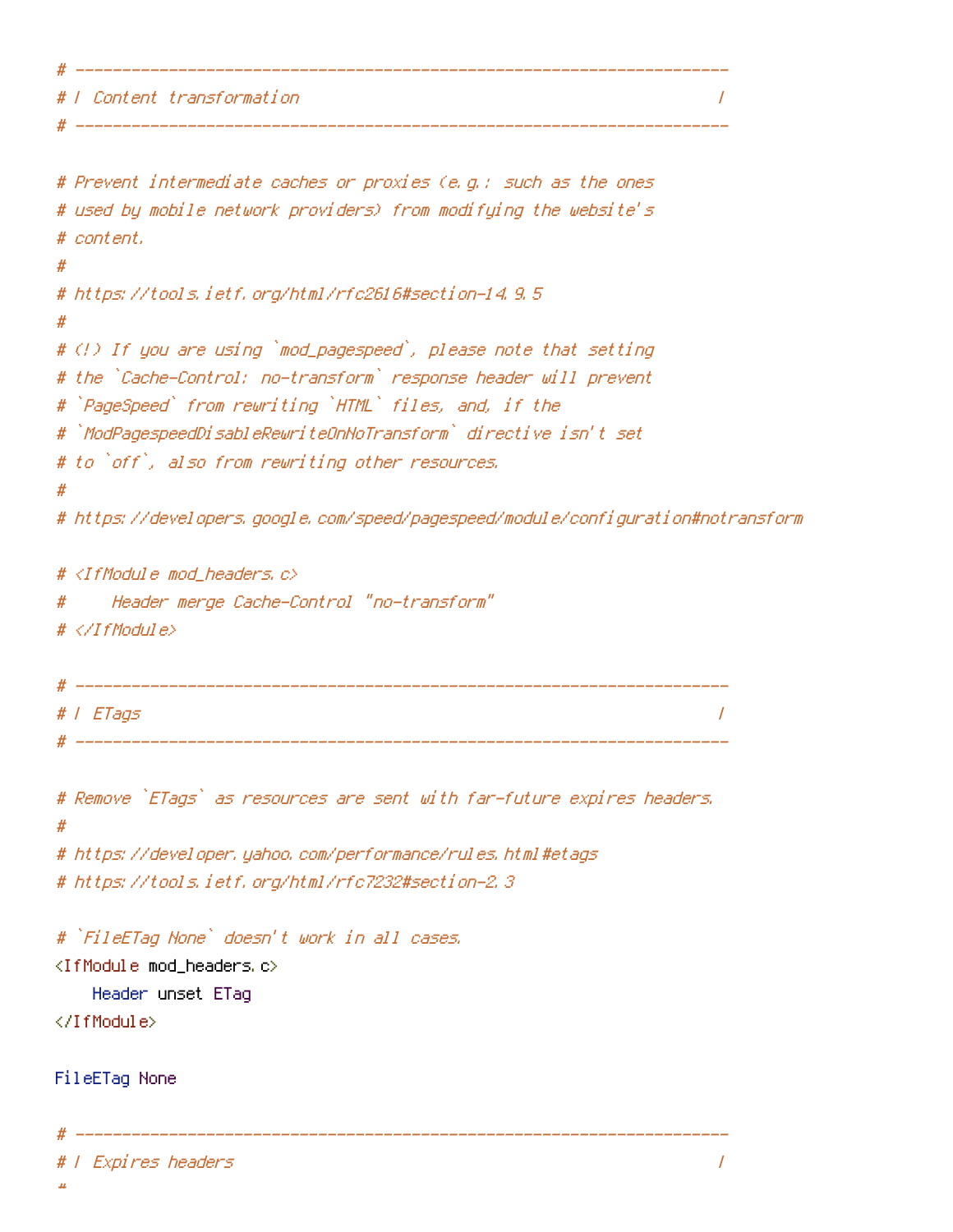| # Serve resources with far-future expires headers,<br>#       |                         |
|---------------------------------------------------------------|-------------------------|
| # (!) If you don't control versioning with filename-based     |                         |
| # cache busting, you should consider lowering the cache times |                         |
| # to something like one week.                                 |                         |
| #                                                             |                         |
| # https://httpd.apache.org/docs/current/mod/mod_expires.html  |                         |
| <ifmodule mod_expires.c=""></ifmodule>                        |                         |
| ExpiresActive on                                              |                         |
| ExpiresDefault                                                | "access plus 1 month"   |
| $# \text{ } \mathcal{L}SS$                                    |                         |
| ExpiresByType text/css                                        | "access plus 1 year"    |
| # Data interchange                                            |                         |
| ExpiresByType application/atom+xml                            | "access plus 1 hour"    |
| ExpiresByType application/rdf+xml                             | "access plus 1 hour"    |
| ExpiresByType application/rss+xml                             | "access plus 1 hour"    |
| ExpiresByType application/json                                | "access plus 0 seconds" |
| ExpiresByType application/ld+json                             | "access plus 0 seconds" |
| ExpiresByType application/schema+json                         | "access plus 0 seconds" |
| ExpiresByType application/vnd.geo+json                        | "access plus 0 seconds" |
| ExpiresByType application/xml                                 | "access plus 0 seconds" |
| ExpiresByType text/xml                                        | "access plus 0 seconds" |
| # Favicon (cannot be renamed!) and cursor images              |                         |
| ExpiresByType image/vnd.microsoft.icon                        | "access plus 1 week"    |
| ExpiresByType image/x-icon                                    | "access plus 1 week"    |

# # HTML

ExpiresByType text/html "access plus 0 seconds"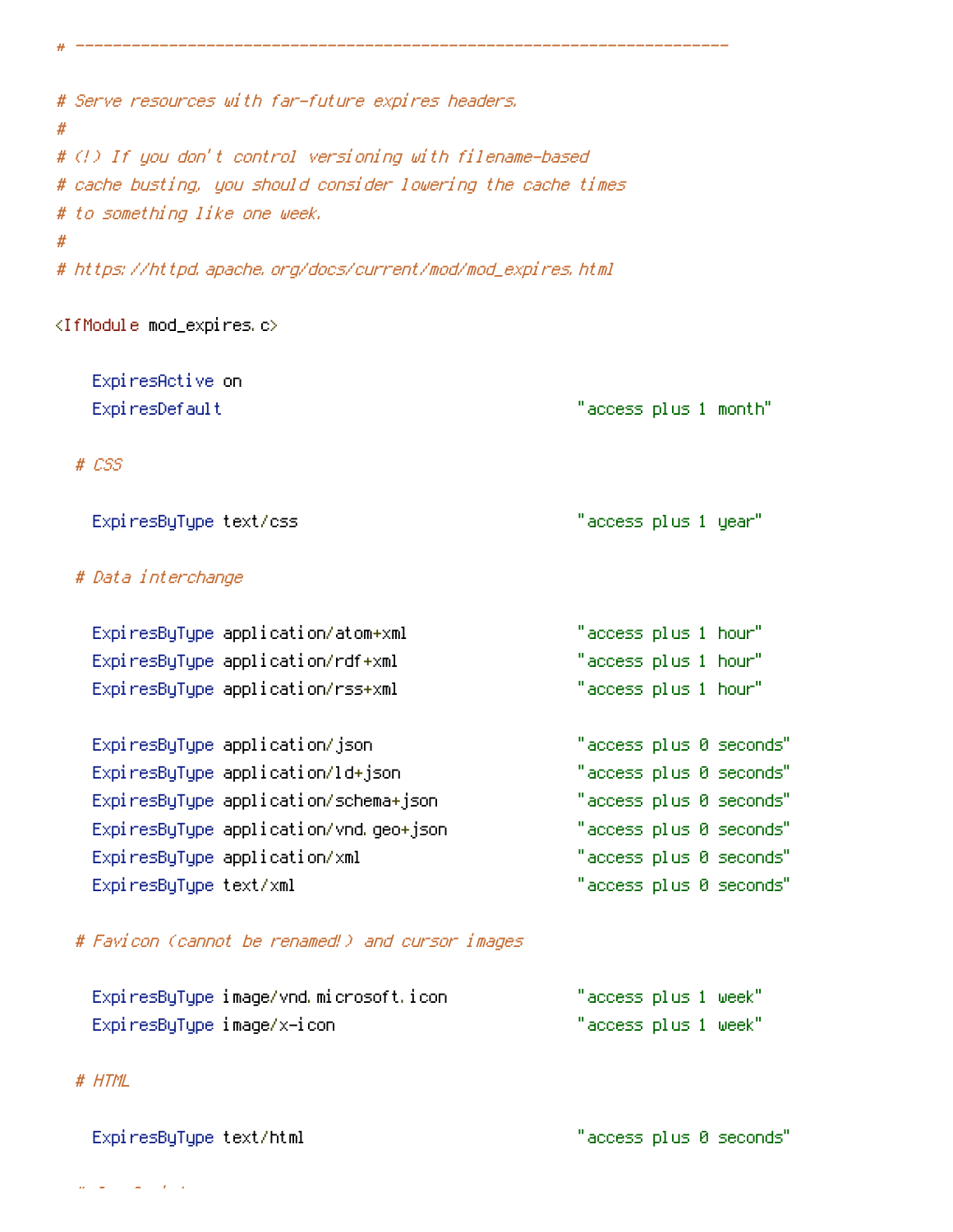### # JavaScript

| ExpiresByType application/javascript   | "access plus 1 year" |  |
|----------------------------------------|----------------------|--|
| ExpiresByType application/x-javascript | "access plus 1 year" |  |
| ExpiresByType text/javascript.         | "access plus 1 year" |  |

## # Manifest files

| ExpiresByType application/manifest+json                                   | "access plus 1 week" |                         |
|---------------------------------------------------------------------------|----------------------|-------------------------|
| ExpiresByType application/x-web-app-manifest+json "access plus 0 seconds" |                      |                         |
| ExpiresByType text/cache-manifest                                         |                      | "access plus 0 seconds" |

## # Media files

| Expi resByType audio/ogg    | "access plus 1 month" |
|-----------------------------|-----------------------|
| ExpiresByType image/bmp     | "access plus 1 month" |
| ExpiresByType image/gif     | "access plus 1 month" |
| ExpiresByType image/jpeg    | "access plus 1 month" |
| ExpiresByType image/png     | "access plus 1 month" |
| ExpiresByType image/svg+xml | "access plus 1 month" |
| ExpiresByType image/webp    | "access plus 1 month" |
| ExpiresByType video/mp4     | "access plus 1 month" |
| ExpiresByType video/ogg     | "access plus 1 month" |
| ExpiresByType video/webm    | "access plus 1 month" |

## # Web fonts

| # Embedded OpenType (EOT)                   |                       |
|---------------------------------------------|-----------------------|
| ExpiresByType application/vnd.ms-fontobject | "access plus 1 month" |
| ExpiresByType font/eot                      | "access plus 1 month" |
| # OpenType<br>ExpiresByType font/opentype   | "access plus 1 month" |

# # TrueType ExpiresByType application/x-font-ttf

# # Web Open Font Format (WOFF) 1.0

ExpiresByType application/font-woff ExpiresByType application/x-font-woff ExpiresByType font/woff

"access plus 1 month" "access plus 1 month" "access plus 1 month"

"access plus 1 month"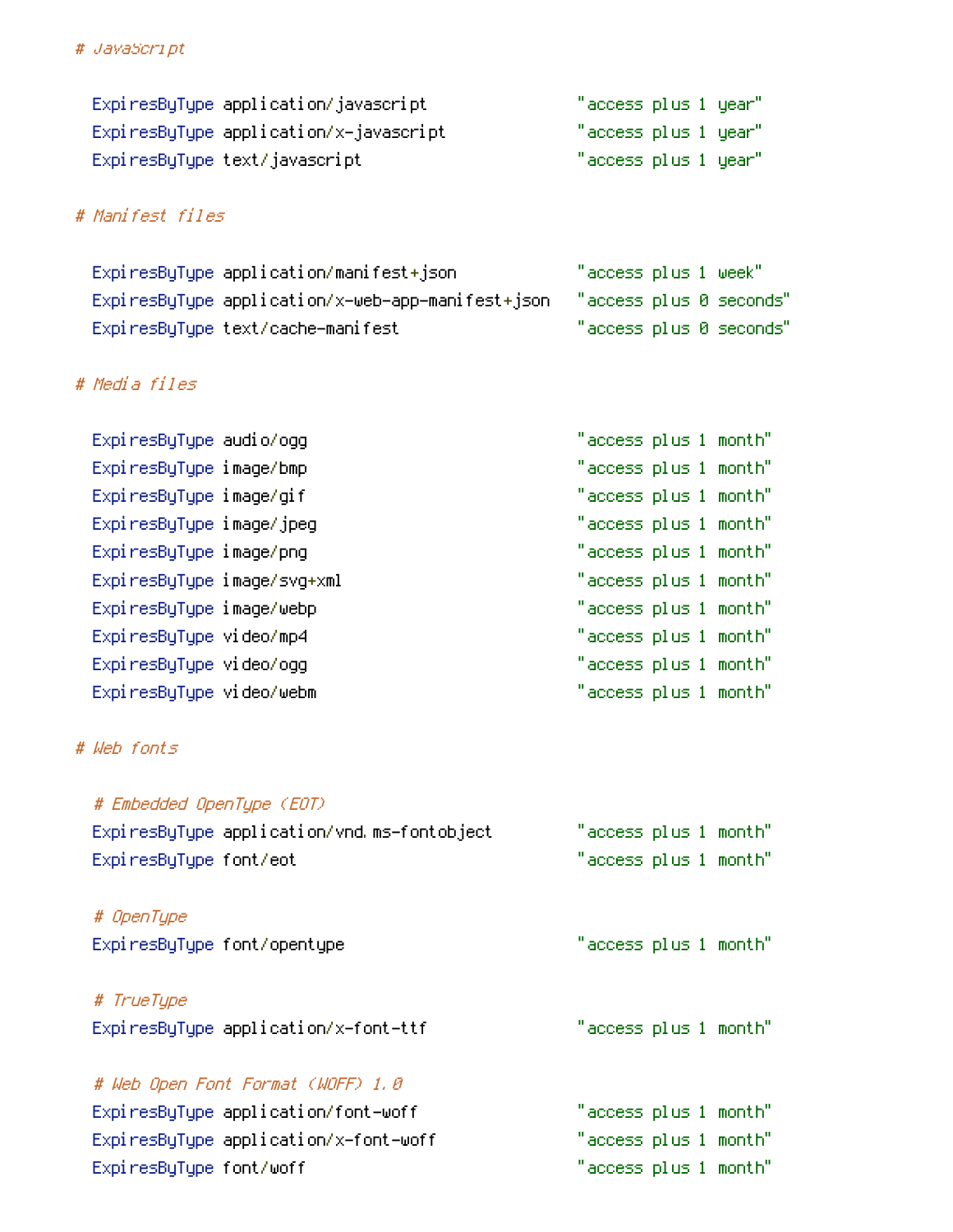# Web Open Font Format (WOFF) 2.0 ExpiresByType application/font-woff2 "access plus 1 month" # Other "access plus 1 week" ExpiresByType text/x–cross–domain–policy </IfModule> # | File concatenation  $\overline{1}$ # Allow concatenation from within specific files.  $#$ #  $e$ ,  $q$ ,  $t$ #  $#$ If you have the following lines in a file called, for  $example$ ,  $`main$ . combined,  $is`$ ; # #  $\langle$ l --#include file="js/jquery, js" -->  $#$  $\langle$ l --#include file="js/jquery.timer.js" --> # # Apache will replace those lines with the content of the # specified files. # #  $\langle IfM$ odule mod include.c> <FilesMatch "\.combined\.js\$"> # # Options +Includes AddOutputFilterByType INCLUDES application/javascript \ # application/x-javascript \ # text/javascript #  $\#$ SetOutputFilter INCLUDES </FilesMatch> #  $\langle$ FilesMatch "\, combined\, css\$"> # Options +Includes # AddOutputFilterBuTupe INCLUDES text/css  $#$  $#$ SetOutputFilter INCLUDES </FilesMatch>  $\boldsymbol{\#}$  $# \langle \angle I$ fModule>